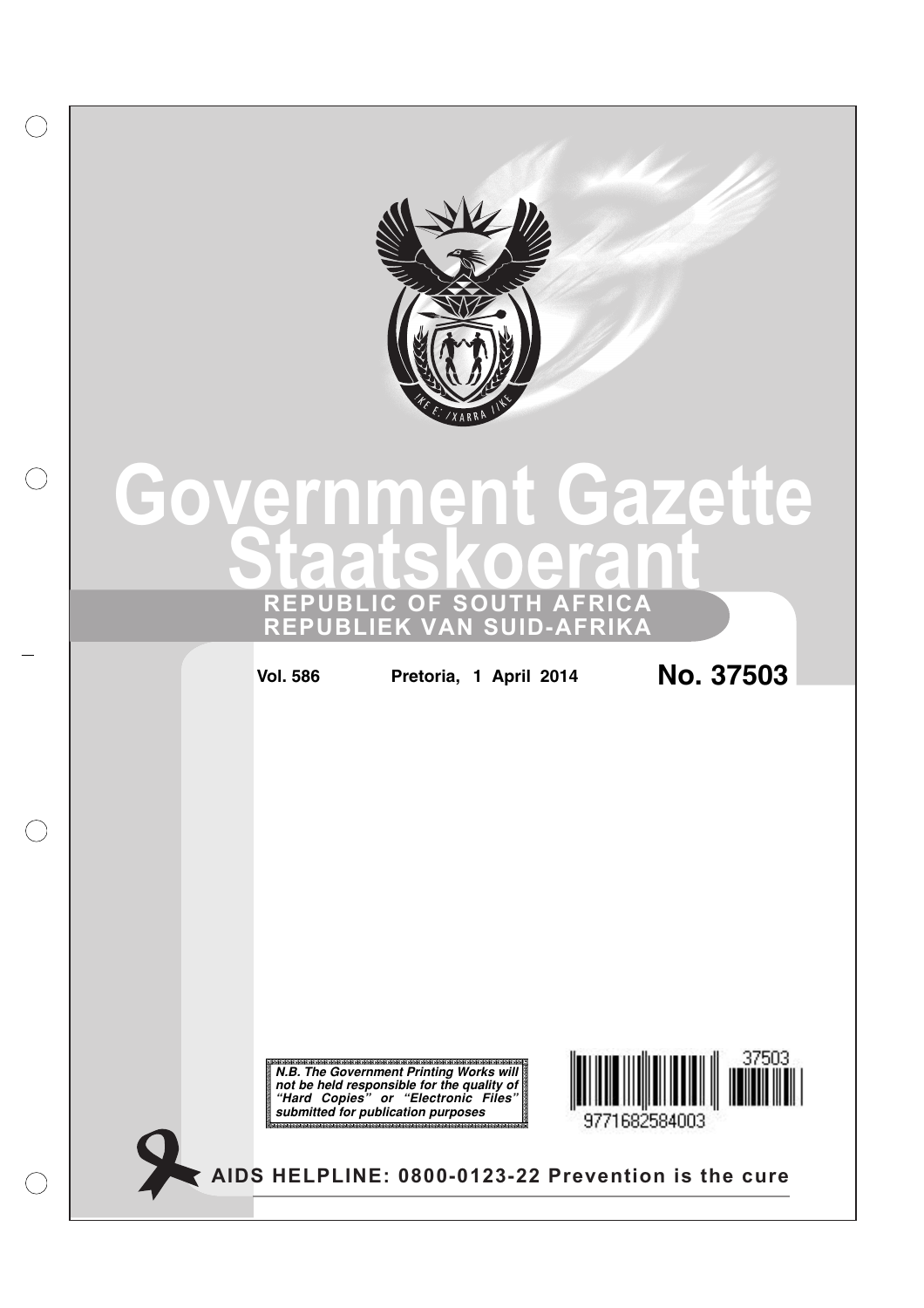#### **IMPORTANT NOTICE**

The Government Printing Works will not be held responsible for faxed documents not received due to errors on the fax machine or faxes received which are unclear or incomplete. Please be advised that an "OK" slip, received from a fax machine, will not be accepted as proof that documents were received by the GPW for printing. If documents are faxed to the GPW it will be the sender's responsibility to phone and confirm that the documents were received in good order.

Furthermore the Government Printing Works will also not be held responsible for cancellations and amendments which have not been done on original documents received from clients.

# **CONTENTS • INHOUD**

| No.  |                              | Page<br>No. | Gazette<br>No. |
|------|------------------------------|-------------|----------------|
|      | <b>GOVERNMENT NOTICES</b>    |             |                |
|      | Water Affairs, Department of |             |                |
|      | <b>Government Notices</b>    |             |                |
| 239  |                              |             | 37503          |
| 240. |                              |             | 37503          |
| 241  |                              | 4           | 37503          |
|      |                              | 4           | 37503          |
|      |                              | 5           | 37503          |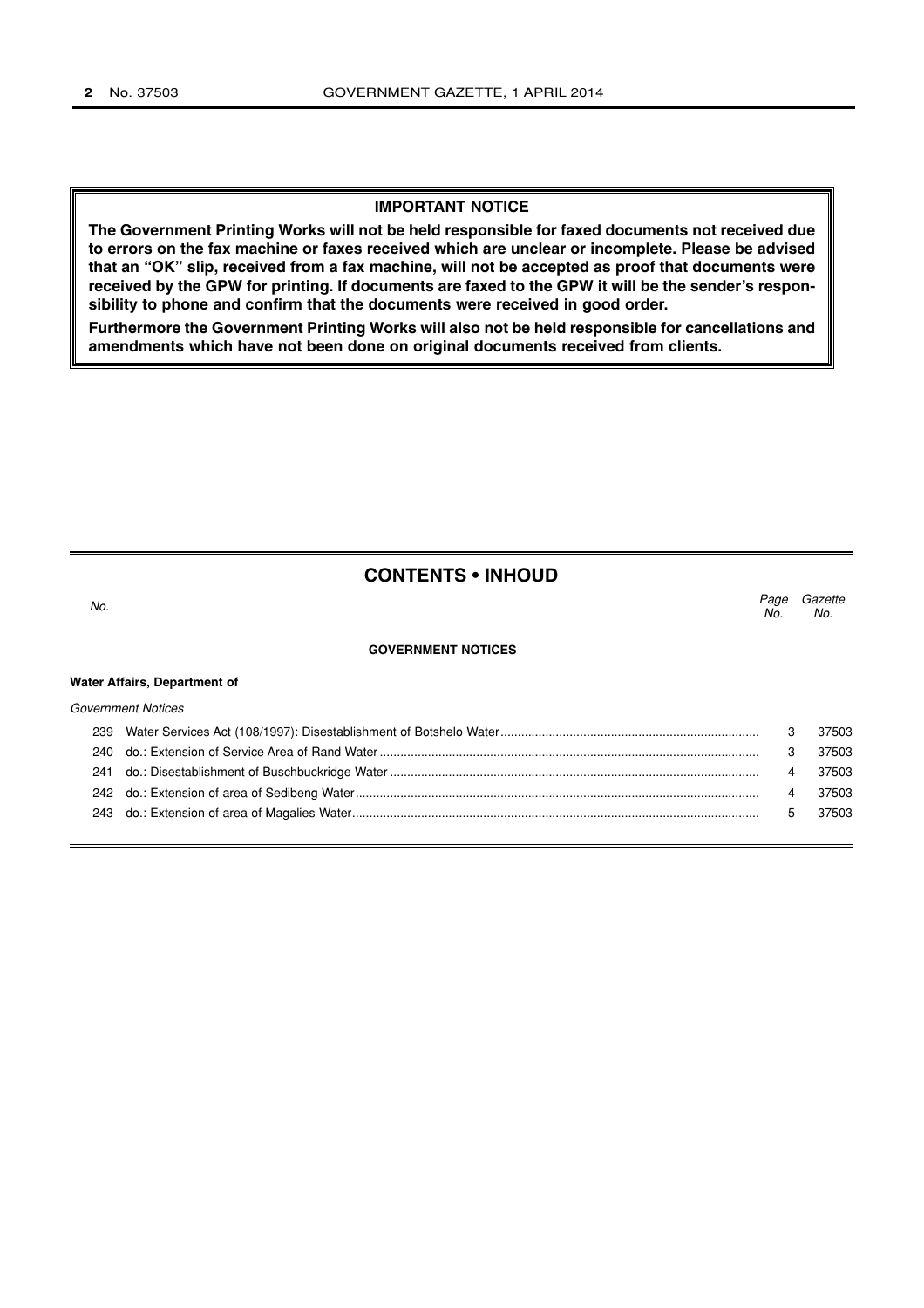# **GOVERNMENT NOTICES**

# **DEPARTMENT OF WATER AFFAIRS**

## 1 April 2014

#### DISESTABLISHMENT OF BOTSHELO WATER

By virtue of the powers vested in me in terms of section 28of the Water Services Act, 1997 (Act No. 108 of 1997) I, Bomo Edith Edna Molewa, Minister of Water and Environmental Affairs, hereby give notice of the disestablishment of BotsheloWater. The operations of Botshelo Water will be incorporated into Magalles Water and Sedibeng water respectively.

**MRS B E E MOLEWA, MP** MINISTER OF WATER AND ENVIRONMENTAL AFFAIRS

**No. 240** 

No. 239

1 April 2014

# **EXTENSION OF SERVICE AREA OF RAND WATER**

By virtue of the powers vested in me in terms of section 28 of the Water Services Act, 1997 (Act No. 108 of 1997) I, Mrs Bomo Edith Edna Molewa, Minister of Water and Environmental Affairs, hereby give notice of the extension of the service area of Rand Water to include the upper Vaal and the entire area of Mpumalanga province as well as the service area of Bushbuckridge Water.

**MRS B E E MOLEWA, MP** MINISTER OF WATER AND ENVIRONMENTAL AFFAIRS

 $2014.03.24$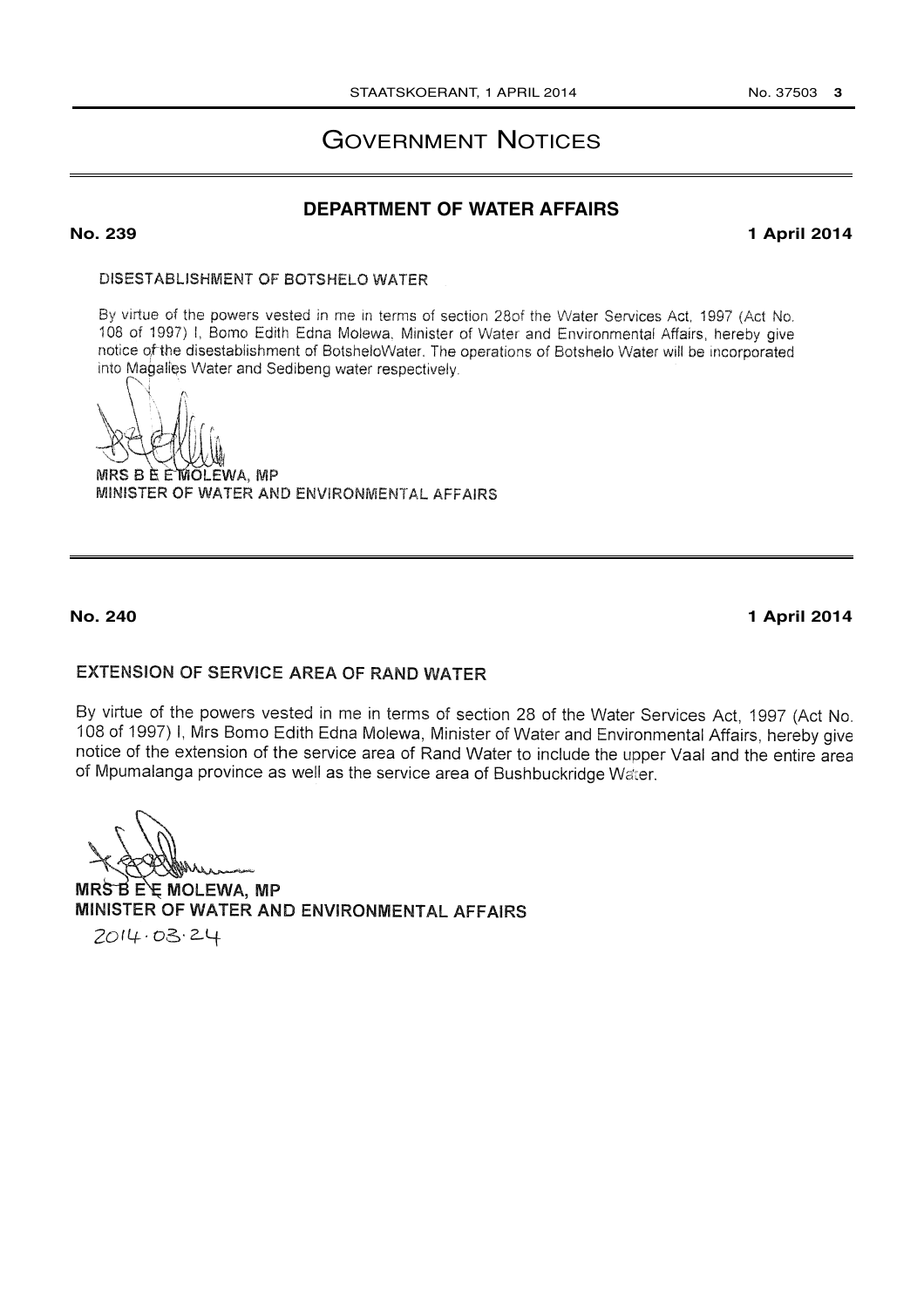#### **No. 241**

#### 1 April 2014

### **DISESTABLISHMENT OF BUSHBUCKRIDGE WATER**

By virtue of the powers vested in me in terms of section 28 of the Water Services Act, 1997 (Act No. 108 of 1997) I, Bomo Edith Edna Molewa, Minister of Water and Environmental Affairs, hereby give notice of the disestablishment of Bushbuckridge Water.

**MRS BEE MOI** :ËMA, MP MINISTER OF WATER AND ENVIRONMENTAL AFFAIRS

 $2014.03.24$ 

**No. 242** 

1 April 2014

# **EXTENSION OF AREA OF SEDIBENG WATER**

By virtue of the powers vested in me in terms of section 28 of the Water Services Act, 1997 (Act No. 108 of 1997) I, Bomo Edith Edna Molewa, Minister of Water and Environmental Affairs, hereby give notice of the extension of area of operation of Sedibeng Water to include Dr Ruth S Mompati District Municipality and some parts of Ngaka Modiri Molema which was previously serviced by Botshelo Water.

**MRS B E E MOLEWA, MP** MINISTER OF WATER AND ENVIRONMENTAL AFFAIRS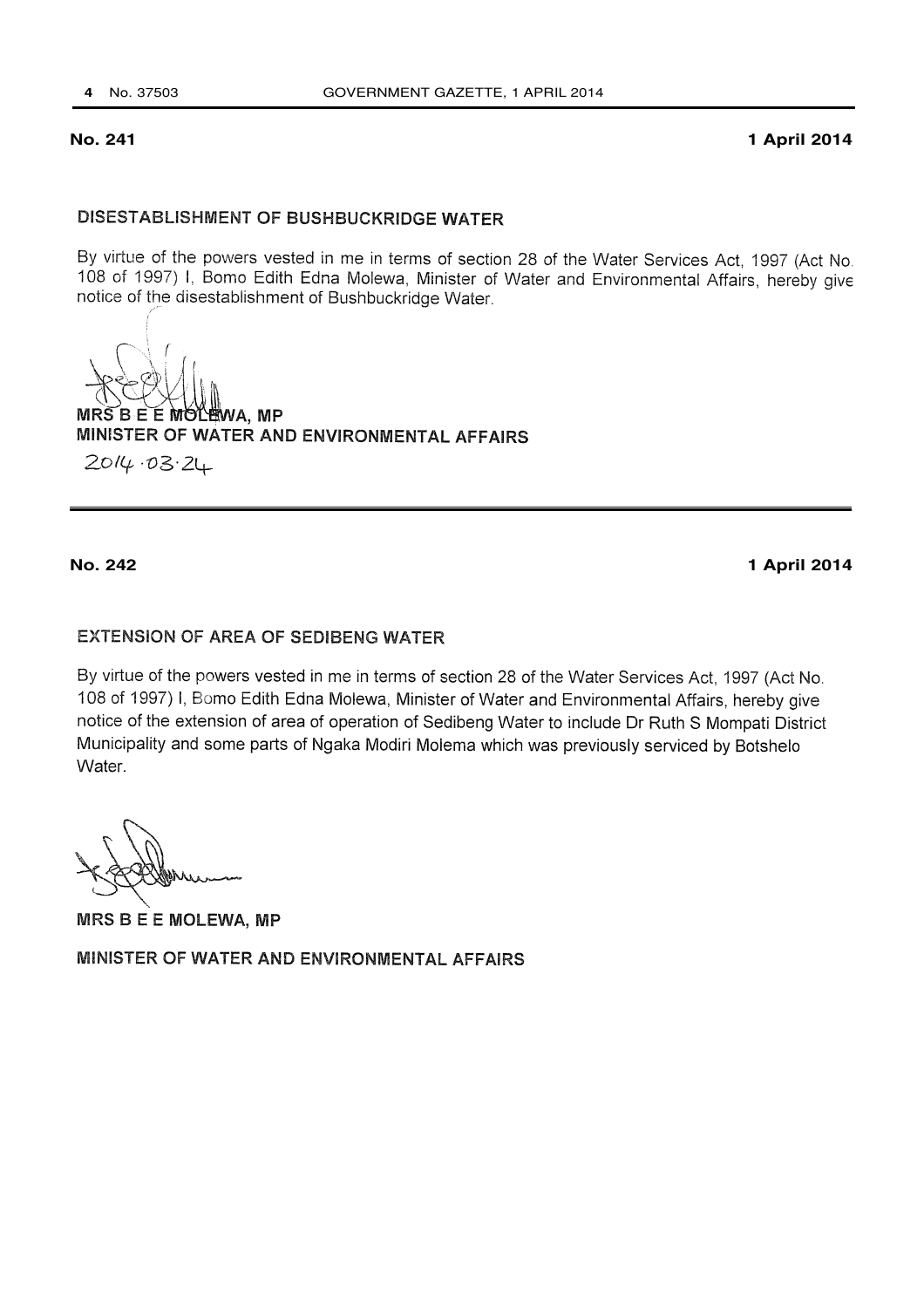### **No. 243**

# 1 April 2014

# **EXTENSION OF AREA OF MAGALIES WATER**

By virtue of the powers vested in me in terms of section 28 of the Water Services Act, 1997 (Act No. 108 of 1997) I, Bomo Edith Edna Molewa, Minister of Water and Environmental Affairs, hereby give notice of the extension of area of operation of Magalies Water to include some parts of the Ngaka Modiri-Molema district municipality area previously served by Botshelo Water.

**MRS B E.E MOLEWA, MP** MINISTER OF WATER AND ENVIRONMENTAL AFFAIRS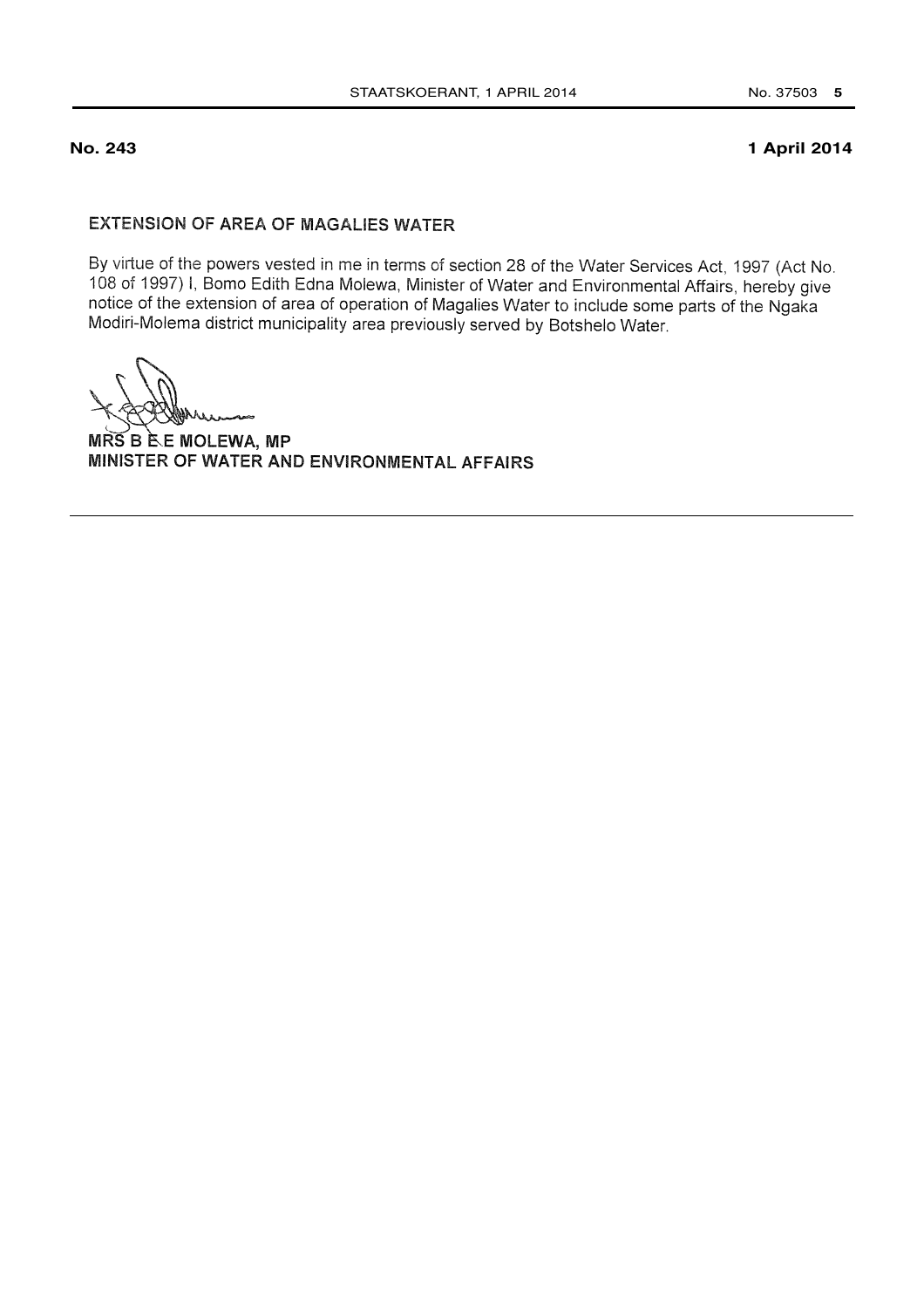6 No. 37503